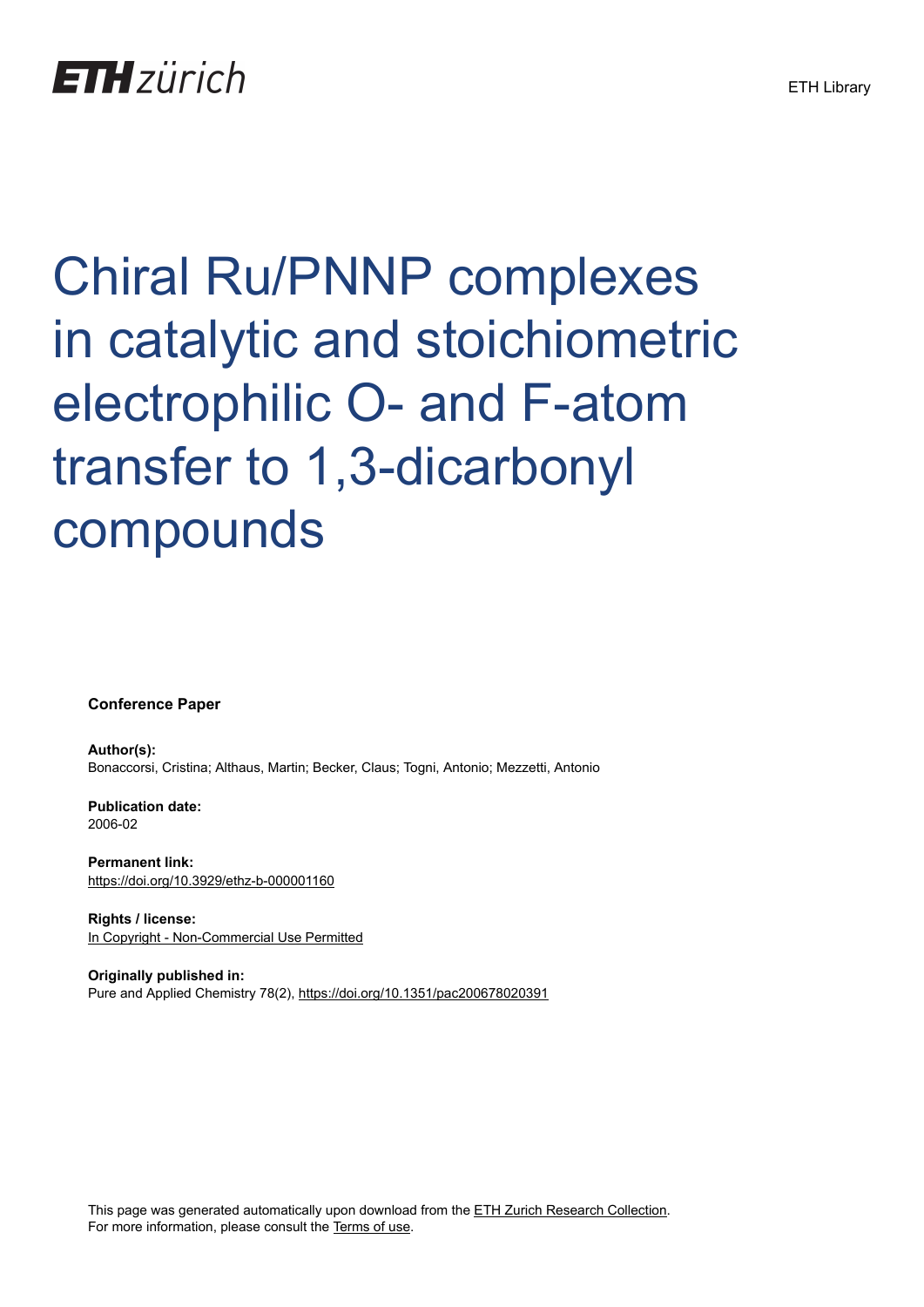Pure Appl. Chem., Vol. 78, No. 2, pp. 391–396, 2006. doi:10.1351/pac200678020391 © 2006 IUPAC

### **Chiral Ru/PNNP complexes in catalytic and stoichiometric electrophilic O- and F-atom transfer to 1,3-dicarbonyl compounds\***

Cristina Bonaccorsi, Martin Althaus, Claus Becker, Antonio Togni, and Antonio Mezzetti‡

Department of Chemistry and Applied Biosciences, ETH Zürich, CH-8093 Zürich, Switzerland

*Abstract*: The asymmetric hydroxylation and fluorination catalyst  $[Ru(OEt_2)_2(PNNP)]^{2+}$ (PNNP = chiral tetradentate ligand with a  $P_2N_2$  donor set) reacts with 1,3-dicarbonyl compounds to give dicationic adducts and, upon deprotonation, the corresponding enolato complexes. The relevance of these species to catalytic O- and F-transfer is investigated.

*Keywords*: asymmetric catalysis; 1,3-dicarbonyl compounds; hydroxylation; fluorination; ruthenium.

#### **INTRODUCTION**

Recently, our research group has been developing Ti(TADDOLato) complexes for asymmetric electrophilic F-, O-, and S-atom-transfer reactions [1]. After the fluorination of β-ketoesters with Selectfluor<sup>TM</sup> (F-TEDA) as fluorinating agent [1a], we have reported the asymmetric hydroxylation of 1,3-dicarbonyl compounds by electrophilic oxygen transfer from *N*-sulfonyl oxaziridine (Scheme 1) [1b].



**Scheme 1**

*<sup>\*</sup>Pure Appl. Chem*. **78**, 197–523. An issue of reviews and research papers based on lectures presented at the 13th IUPAC International Symposium on Organometallic Chemistry Directed Towards Organic Synthesis (OMCOS-13), Geneva, Switzerland, 17–21 July 2005.

<sup>‡</sup>Corresponding author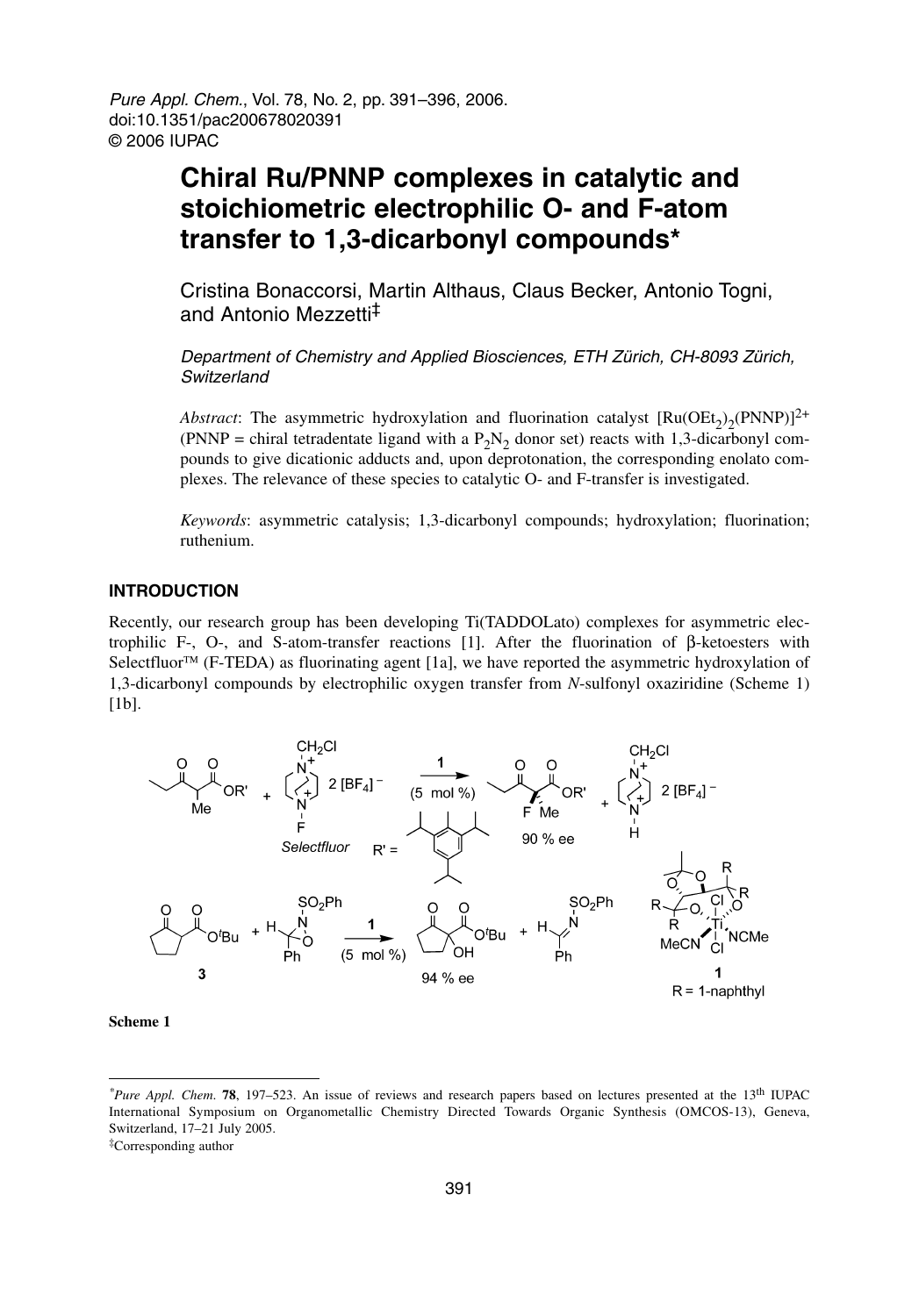#### C. BONACCORSI et al.

In a complementary approach, we have developed ruthenium catalysts containing chiral tetradentate ligands with a P<sub>2</sub>N<sub>2</sub> donor set (PNNP). The most selective catalyst  $\text{[Ru(OEt_2)_2(PNNP)]}^{2+}$  (5) is produced by double chloride abstraction from [RuCl<sub>2</sub>(PNNP)] (2) with (Et<sub>3</sub>O)PF<sub>6</sub> (2 equiv) in CH<sub>2</sub>Cl<sub>2</sub> as noncoordinating solvent (not 1 equiv  $(Et_3O)PF_6$  as erroneously stated in ref. [1b]). The resulting complex catalyzes the electrophilic F- or O-transfer with up to 92 and 47 % ee, respectively (Scheme 2)  $[1b]$ .



#### **Scheme 2**

The advantage of the ruthenium catalytic system with respect to the titanium complex **1** is that the former uses less reactive F- and O-transfer reagents and can therefore be used with highly enolized substrates whose enol form would react with Selectfluor or with the sulfonyl oxaziridine in a noncatalyzed (and hence nonenantioselective) fashion.  $[Ru(OEt_2)_{2}(PNNP)]^{2+}$  (5) is more efficient than 1 in the hydroxylation of α-acetyl-*N*-benzyl-δ-valerolactame, **4**, (66 % enol, 47 vs. 19 % ee) [1b] and in the fluorination of ethyl 2-benzyl-3-oxo-butanoate (18 % enol, 73 vs. 6 % ee) [2].

#### **CATALYTIC HYDROXYLATION: THE EFFECT OF THE OXIDANT**

An interesting feature of  $\text{Ru(OEt)}_{2}(\text{PNNP})^{2+}$  (5) is that hydrogen peroxide as oxidant gives similar enantioselectivity (38 % ee) as compared to cumyl hydroperoxide (47 % ee). We find now that the enantioselectivity strongly depends on the oxidant used, as PhIO gives 18 % ee with opposite sense of induction. This makes the involvement of an oxo complex in the oxidation unlikely. Thus, to gain mechanistic insight of the F- and O-transfer reactions, we studied the ruthenium adducts containing **3** and **4**, the best performing substrates in asymmetric fluorination and hydroxylation.

#### **DICATIONIC RUTHENIUM COMPLEXES WITH 1,3-DICARBONYL COMPOUNDS**

The highly reactive dication **5**, formed in situ from 2 and  $(Et<sub>3</sub>O)PF<sub>6</sub>$ , reacts instantly and quantitatively with  $3$  or  $4$  (1 equiv) in CH<sub>2</sub>Cl<sub>2</sub> solution (Scheme 3).



**Scheme 3**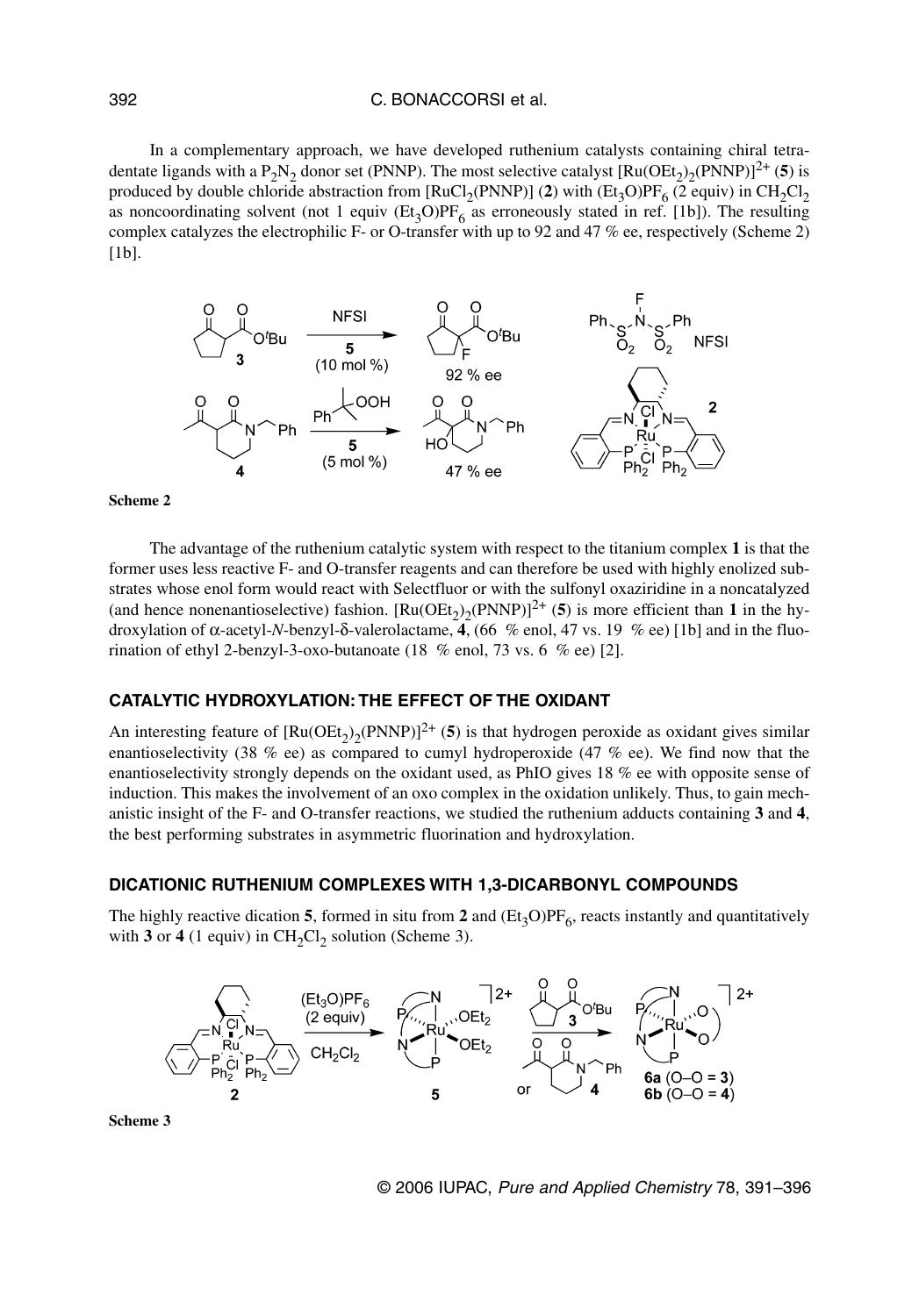The dicationic adducts **6a** and **6b** are formed as a single diastereoisomer and contain the dicarbonyl forms of the substrates (Chart 1).



**Chart 1**

#### **MONOCATIONIC ENOLATO COMPLEXES**

The deprotonation of  $6a$  and  $6b$  with NEt<sub>3</sub> (1 equiv) produces a single diastereoisomer of the monocationic enolato complexes **7a** and **7b**, respectively (Chart 1). These complexes have been studied by <sup>1</sup>H and <sup>13</sup>C NMR spectroscopy and by X-ray diffraction (Figs. 1 and 2).



**Fig. 1** X-Ray structure of **7a**.



**Fig. 2** X-Ray structure of **7b**.

© 2006 IUPAC, Pure and Applied Chemistry 78, 391–396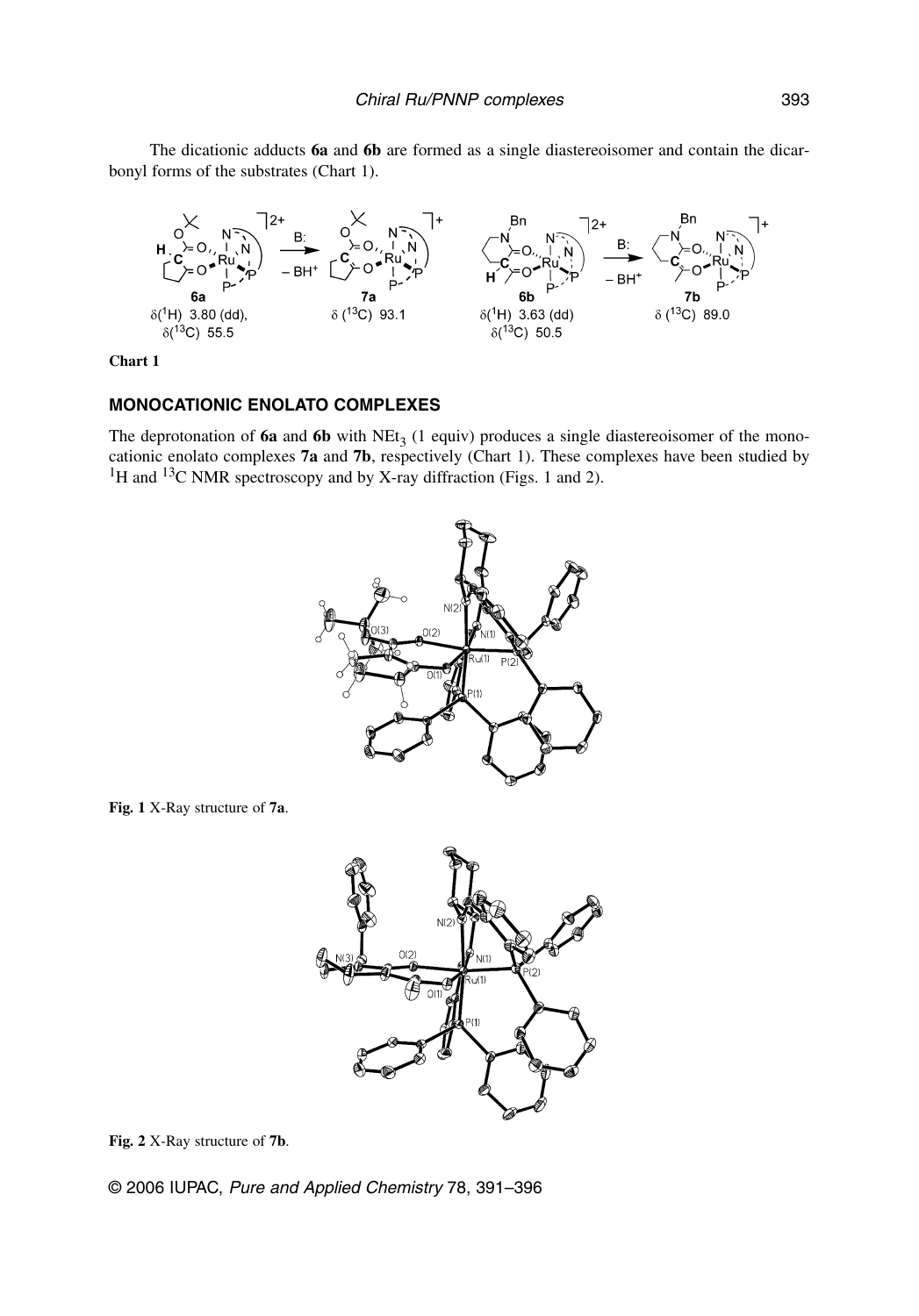#### **STOICHIOMETRIC O- AND F-TRANSFER**

Complexes **6b** or **7b** react with  $H_2O_2$  to give the  $\alpha$ -hydroxy derivative of 4. In Scheme 4, the outcome of these stoichiometric reactions is compared with the results of the catalytic hydroxylation of **4** promoted by the same complexes. The sense of induction is the same in the four reactions.



**Scheme 4**

For the upper right reaction, we assume that complex **6b** is the actual catalyst, as it is instantaneously formed by reaction of the bis(ether) adduct **5** with **4**. Thus, complex **6b** gives similar enantioselectivity in the stoichiometric and in the catalytic oxidation, whereas this is not the case for the enolato analog **7b**. Additionally, the yield of the stoichiometric hydroxylation of the enolato complex **7b** is surprisingly low.

The present results suggest that the dicarbonyl adduct **6b** is involved in the catalytic cycle, rather than enolato complex **7b**. This is in contradiction with the mechanism proposed by Adam for the (nonenantioselective) nickel-catalyzed hydroxylation of β-ketoesters, in which an enolato complex is attacked electrophilically by the oxidant (in that case, dimethyldioxirane) [3].

As oxene and  $F^+$  are isoelectronic, electrophilic fluorination is analogous to the oxidation reaction described above. To assess the relevance of **6a** and **7a** to the catalytic fluorination described in Scheme 2, these complexes were treated with *N*-fluorobenzenesulfonimide (NFSI) (1 equiv) (Scheme 5). Both **6a** and the enolato complex **7a** gave the fluorinated product with lower enantioselectivity (albeit with the same sense of induction) than obtained in the catalytic reaction with **5** as catalyst (92 % ee). This is surprising, as **5** forms **6a** in the presence of the substrate **3**.

Thus, we investigated the possibility that a Ru(III) species is involved in the catalytic cycle. Complex 5 was oxidized (with AgPF<sub>6</sub>, 3 equiv) and then treated with 3 (9 equiv) to give the paramagnetic Ru(III) complex  $[Ru(enolato)(PNNP)](PF_6)_2$  (8a), which was isolated and characterized by mass spectrometry and elemental analysis. Complex **8a** reacts with NFSI to give 2-*tert*-butoxycarbonyl-2 fluorocyclopentanone with 90 % ee, which is very close to the values obtained in the catalytic reaction (92 % ee, Scheme 2) [2]. Furthermore, isolated **8a** gives the same enantioselectivity as **5** (both 92 % ee) when used as catalyst in the above reaction.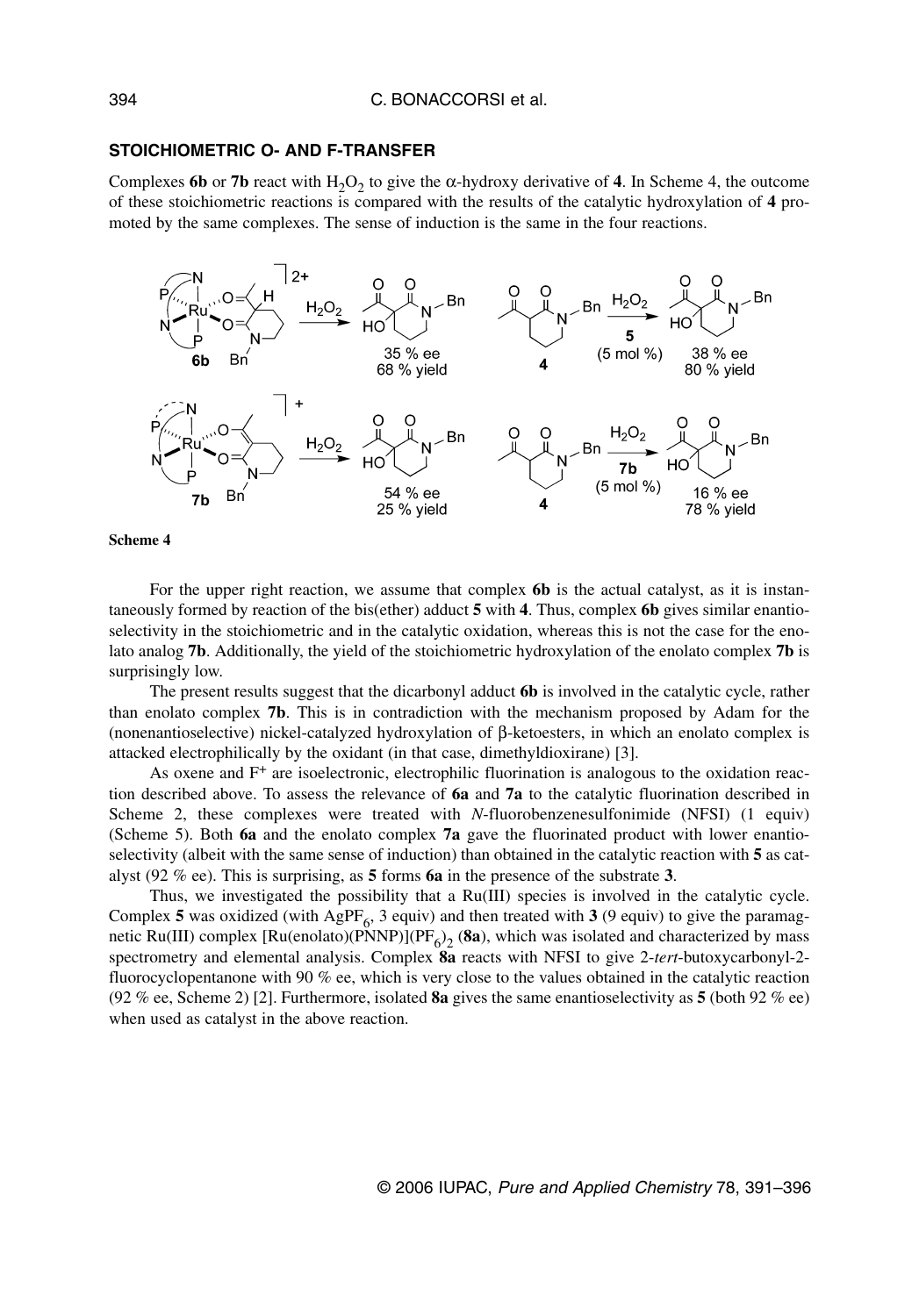

#### **Scheme 5**

The involvement of a Ru(III) complex, possibly **8a**, in catalysis is also supported by the observation that the enantioselectivity increases during the reaction with **5** as catalyst (Fig. 3).



#### **Fig. 3**

The formation of **8a** during the catalytic reaction is a concrete possibility, as NFSI is a good oxidant. For the same reason, the involvement of a Ru(III) species in the hydroxylation reaction cannot be excluded. However, we have no evidence thereof at this point. It is possibly relevant to this issue that the catalytic hydroxylation is orders of magnitude faster than fluorination (few minutes vs. several hours).

Finally, to assess the stereochemical aspects of these reactions, we are determining the absolute configurations of **6a**, **6b**, and **8a**, and of the hydroxylated and fluorinated products.

© 2006 IUPAC, Pure and Applied Chemistry 78, 391–396